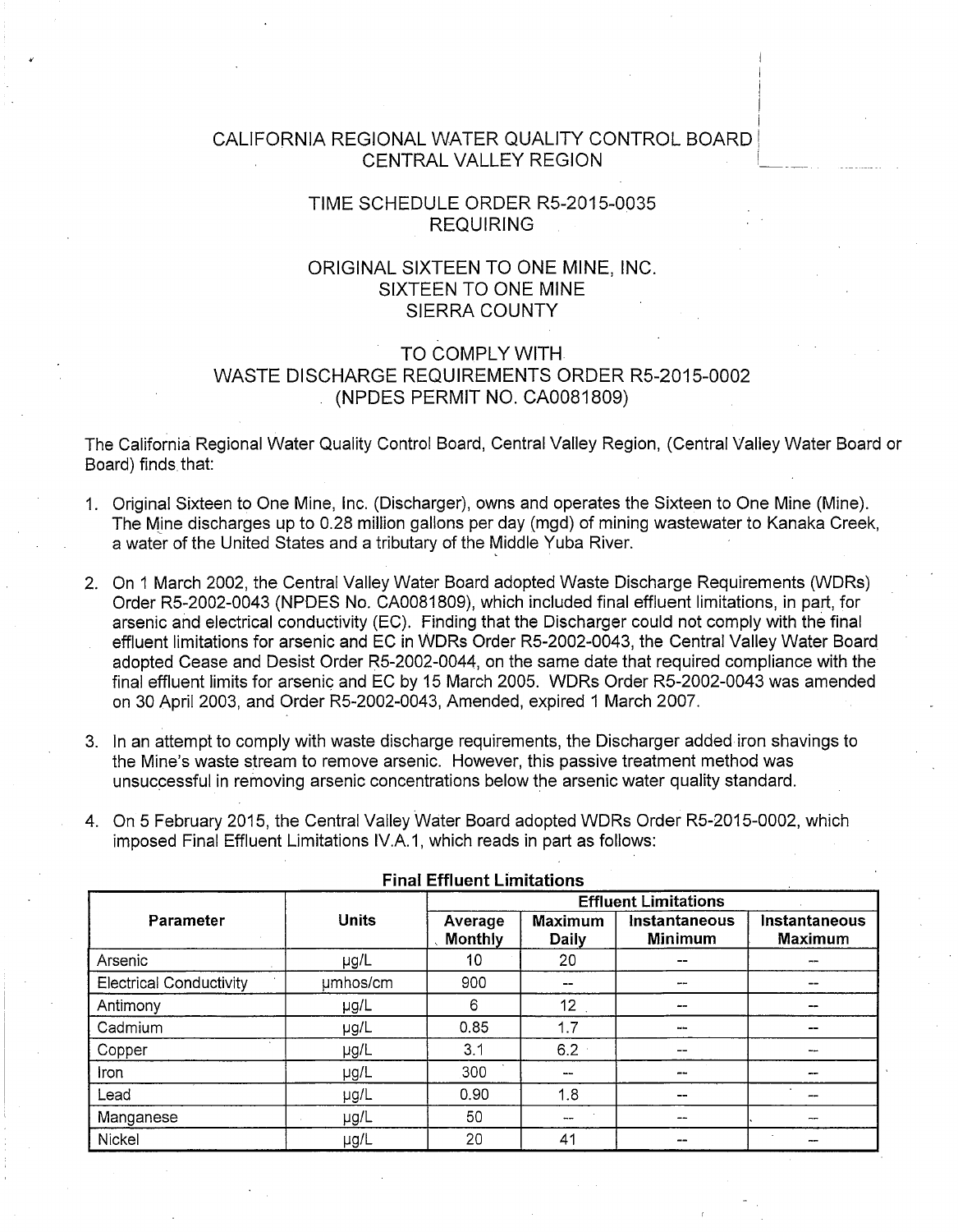TIME SCHEDULE ORDER NO. R5-2015-0035 ORIGINAL SIXTEEN TO ONE MINE, INC. SIXTEEN TO ONE MINE SIERRA COUNTY

### NEED FOR TIME SCHEDULE EXTENSION AND LEGAL BASIS

- 5. On 2 February 2015, the Discharger submitted an infeasibility analysis requesting additional time to comply with the existing final effluent limitations for arsenic and electrical conductivity in WDRs Order R5-2015-0002. The Discharger proposed to consider four control and/or treatment options to comply with final effluent limitations, including irrigation, treatment in place, and eliminating the flow to Kanaka Creek. The Discharger estimated that two years would be required to assess· the alternatives and that compliance with the final effluent limitations for arsenic, EC, antimony, cadmium, copper, iron, lead, manganese, and nickel would be achieved by 16 April 2020.
- 6. The Discharger cannot consistently comply with the arsenic, electrical conductivity, antimony, cadmium, copper, iron, lead, manganese, and nickel effluent limitations in WDRs Order R5-2015-0002 and must implement additional actions to reach compliance. This Order contains a time schedule for compliance with final effluent limitations, sets interim limitations for certain constituents, and is intended to provide protection from mandatory minimum penalties (MMPs) for these constituents.

### **MANDATORY MINIMUM PENALTIES**

7. Water Code section 13385, subdivisions (h) and (i), requires the Central Valley Water Board to impose MMPs upon dischargers that violate certain effluent limitations. Water Code section 13385(i)(3) exempts discharges from these MMPs:

... where the waste discharge is in compliance with either a cease and desist order issued pursuant to Section 13301 or a time schedule order issued pursuant to Section 13300 or 13308, if all the [specified] requirements are met...for the purposes of this subdivision, the time schedule may not exceed five years in length...

- 8. Per the requirements of Water Code section 13385; subdivision (i)(3), the Central Valley Water Board finds that new or modified control measures are necessary in order to comply with new or more . stringent effluent limitations, and that the Discharger could not have designed, installed, and put into operation the new or modified control measures within 30 calendar days of the date that the final effluent limitations went into effect. The proposed time schedule is needed to select a compliance option, complete designs, award bids, and begin construction of upgrades.
- 9. TSOs generally may only provide protection from MMPs for up to five years. However, Water Code section 13385, subdivision  $(i)(3)(C)(ii)(II)$ , authorizes the Board to grant an additional five years if the Board finds, following a public hearing, that a Discharger is making diligent progress towards bringing the waste discharge into compliance and that the additional time is necessary to comply with the effluent limitations.

10. Compliance with this TSO provides protection for the Discharger from MMPs as follows:

a. Arsenic and Electrical Conductivity: Previous COO R5-2002-0044, provided protection from MMPs from 1 March 2002 until 15 March 2005, for a period of 3 years and 15 days. This Order provides protection from MMPs from 16 April 2015 through 15 April 2020 for an additional period of 5 years. This time schedule is as short as possible and does not exceed ten (10) years in length.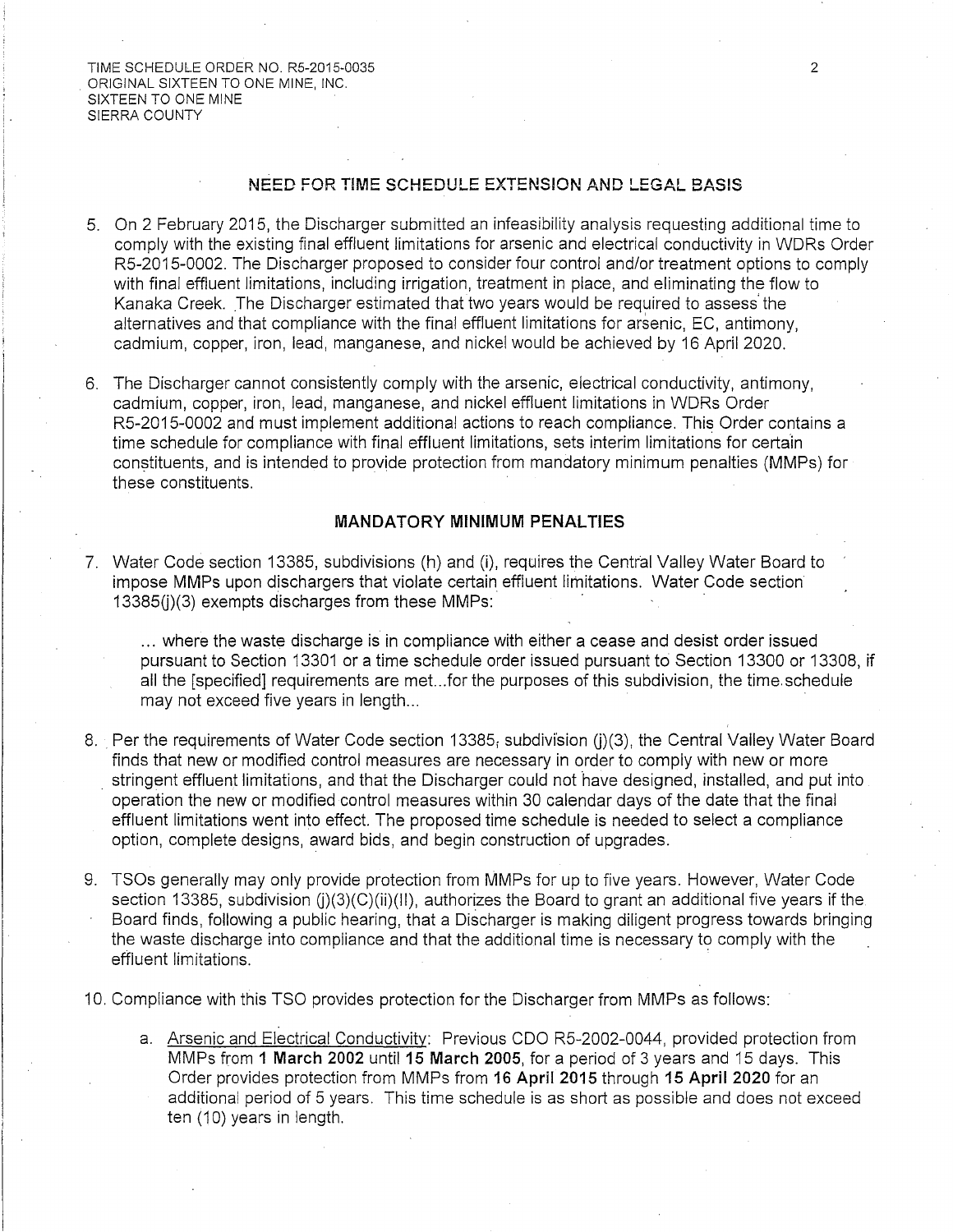- b. Antimony, Cadmium, Copper, Iron, Lead, Manganese, and Nickel: WDRs Order R5-2015- 0002 imposed new final effluent limits for antimony, cadmium, copper, iron, lead, manganese, and nickel that went into effect on 16 April 2015. This TSO provides protection from MMPs from 16 April 2015 through 15 April 2020 for a period of 5 years. This time schedule is as short as possible and does not exceed five (5) years in length.
- 11. The Board finds that the time schedule in Finding No. 10 is as short as possible, considering the technological, operational, and economic factors that affect the design, development, and implementation of the control measures that are necessary to comply with the effluent limitations. Where additional time is granted beyond the initial five (5) years, the Board finds that the Discharger is making diligent progress towards bringing the waste discharge into compliance, that the additional time is necessary to comply with the effluent limitations, and that the time schedule does not exceed ten (10) years in length.
- 12. This TSO provides a time schedule for completing the actions necessary to ensure compliance. with final effluent limitations. Since the time schedule for the completion of these actions exceeds one (1) year, this TSO includes interim effluent limitations and interim requirements and dates for their achievement.
- 13. This TSO includes performance-based interim effluent limitations for arsenic, electrical conductivity (EC), antimony, cadmium, copper, iron, lead, manganese, and nickel. The interim maximum daily effluent limitation (MDEL) for EC (with 19 data points) was calculated using a statistical methodology assuming normally distributed data. The interim average monthly effluent limitation (AMEL) for EC in this Order was established in accordance with section 1.4, Table 2 of the Policy for Implementation of Taxies Standards for Inland Surface Waters, Enclosed Bays, and Estuaries of California (SIP), by dividing the interim MDEL by the MDEL/AMEL multiplier (2.01). Additionally, there are limited analytical monitoring results for arsenic, antimony, cadmium, copper, iron, lead, manganese, and nickel, which provide limited datasets to attain statistically calculated performance-based interim limits. For example, using the two sample data provided by the Discharger for iron and the statistical based approach provided in EPA's Technical Support Document for Water Quality-Based Toxics Control or TSD to calculate the interim limit, an interim AMEL equates to 6500 µg/L, which is also artificially inflated for an MEC at 2090 µg/L. Therefore, staff used professional judgment in calculating the interim effluent limitations for arsenic, antimony, cadmium, copper, iron, lead, manganese; and nickel in this Order to provide the Discharger a safety factor over the maximum effluent concentrations. Interim effluent limitations are established as shown in the following table:

| <b>Parameter</b>               | <b>Units</b> | Data<br>Points | <b>MEC</b> | <b>Interim Average</b><br><b>Monthly Effluent</b><br>Limitation | <b>Interim Maximum</b><br><b>Daily Effluent</b><br>Limitation |  |  |  |
|--------------------------------|--------------|----------------|------------|-----------------------------------------------------------------|---------------------------------------------------------------|--|--|--|
| <b>Electrical Conductivity</b> | umhos/cm     | 19             | 1735       | 1426                                                            | 2867                                                          |  |  |  |
| Arsenic, Total Recoverable     | $\mu$ g/L    | 9              | 897        | 700                                                             | 1000                                                          |  |  |  |
| Antimony, Total Recoverable    | .µg/L        |                | 30.8       | 35                                                              | 50                                                            |  |  |  |
| Cadmium, Total Recoverable     | $\mu$ g/L    | 3              | 26.2       | 30                                                              | 50                                                            |  |  |  |
| Copper, Total Recoverable      | $\mu$ g/L    | 3              | 6.7        | 10                                                              | 15 <sup>°</sup>                                               |  |  |  |
| Iron, Total Recoverable        | $\mu$ g/L    | $\mathbf{2}$   | 2090       | 2100                                                            | 2500                                                          |  |  |  |
| Lead, Total Recoverable        | $\mu$ g/L    | 3              | 2.5        | 5.0                                                             | 15                                                            |  |  |  |
| Manganese, Total Recoverable   | $\mu$ g/L    | າ              | 134        | 150                                                             | $200 -$                                                       |  |  |  |
| Nickel, Total Recoverable      | µg/L         | っ              | 128        | 150                                                             | 200                                                           |  |  |  |

Interim Effluent Limitations

/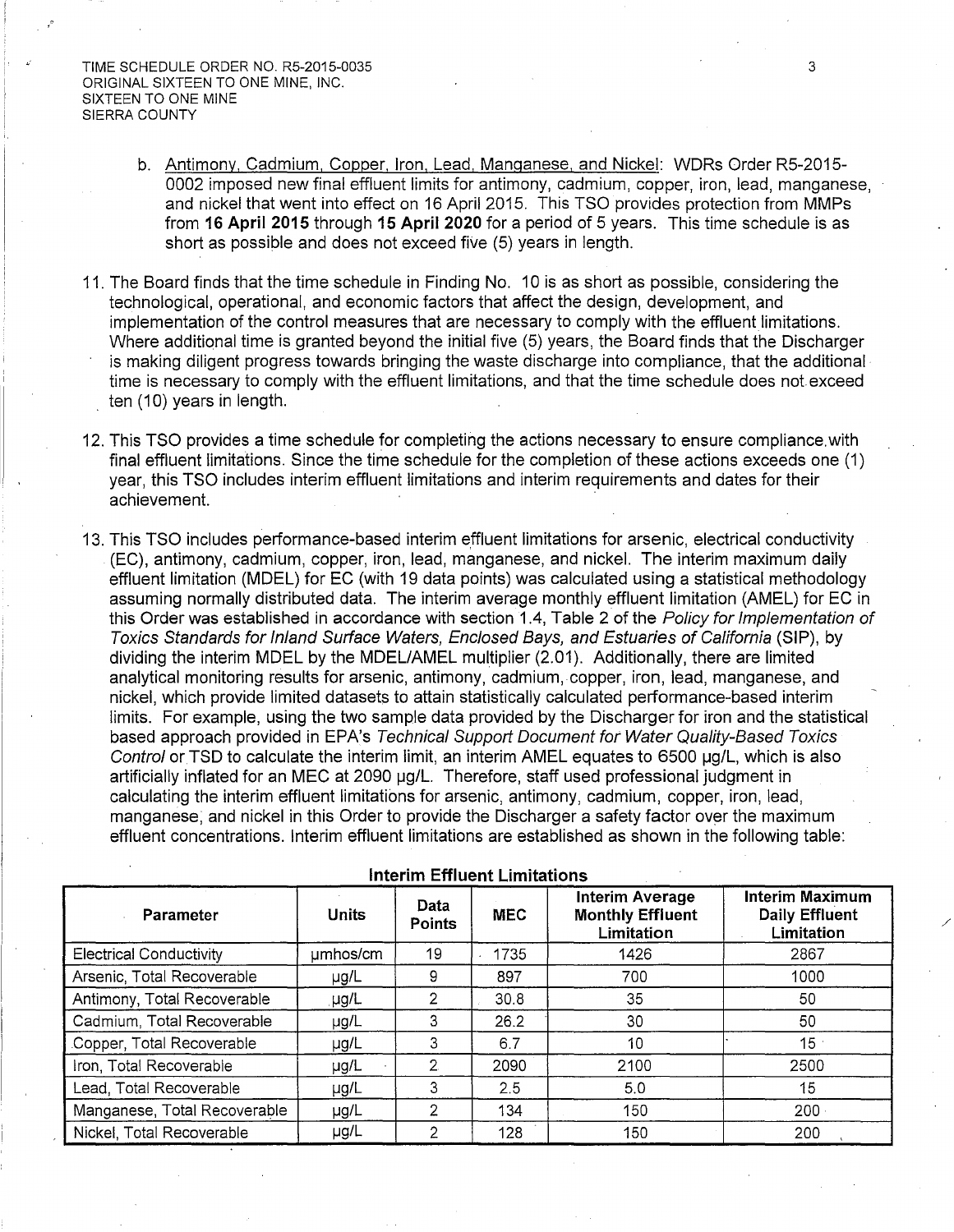TIME SCHEDULE ORDER NO. R5-2015-0035 ORIGINAL SIXTEEN TO ONE MINE, INC. SIXTEEN TO ONE MINE SIERRA COUNTY

- 14. The Central Valley Water Board expects that the Discharger can maintain compliance with the interim effluent limitations included in this Order. Interim effluent limitations are established when compliance with the final effluent limitations cannot be achieved by the existing Facility. Discharge of constituents in concentrations in excess of the final effluent limitations, but in compliance with the interim effluent limitations, can significantly degrade water quality and adversely affect the beneficial uses of the receiving stream on a long-term basis. The interim effluent limitations, however, establish enforceable ceiling concentrations until compliance with the final effluent limitations can be achieved.
- 15. If an interim effluent limitation contained in this Order is exceeded, then the Discharger is subject to MMPs for that particular exceedance as it will no longer meet the exemption in Water Code section  $13385(j)(3)$ . It is the intent of the Central Valley Water Board that a violation of an interim monthly effluent limitation subjects the Discharger to only one MMP for that monthly averaging period. 'In addition, a violation of an interim daily maximum effluent limit subjects the Discharger to one MMP for the day in which the sample was collected.

### **REGULATORY BASIS**

### 16. Water Code section 13300 states, in part:

Whenever a regional board finds that a discharge of waste is taking place or threatening to take place that violates or will violate requirements prescribed by the regional board, or the state board, or that the waste collection, treatment, or disposal facilities of a discharger are approaching capacity, the board may require the discharger to submit for approval of the board, with such modifications as it may deem necessary, a detailed time schedule of specific actions the discharger shall take in order to correct or prevent a violation of requirements.

17. Water Code section 13267 states, in part:

In conducting an investigation ... the regional board may require that any person who has discharged, discharges, or is suspected of having discharged or discharging, or who proposes to discharge waste within its region ... shall furnish, under penalty of perjury, technical or monitoring program reports which the regional board requires. The burden, including costs, of these reports shall bear a reasonable relationship to the need for the report and the benefits to be obtained from the reports. In requiring those reports, the regional board shall provide the person with a written explanation with regard to the need for the reports, and shall identify the evidence that supports requiring that person to provide the reports.

- 18. The Discharger owns and operates the Sixteen to One Mine. The technical and monitoring reports required by this Order are necessary to determine compliance with WDRs Order R5-2015-0002 and with this TSO.
- 19. Issuance of this TSO is exempt from the provisions of the California Environmental Quality Act (Pub. Resources Code, § 21000 et seq.) pursuant to Water Code section 13389, since the adoption or modification of an NPDES permit for an existing source is statutorily exempt and this Order only serves to implement an NPDES permit. (Pacific Water Conditioning Ass'n, Inc. v. City Council of City of Riverside (1977) 73 Cai.App.3d 546, 555-556.).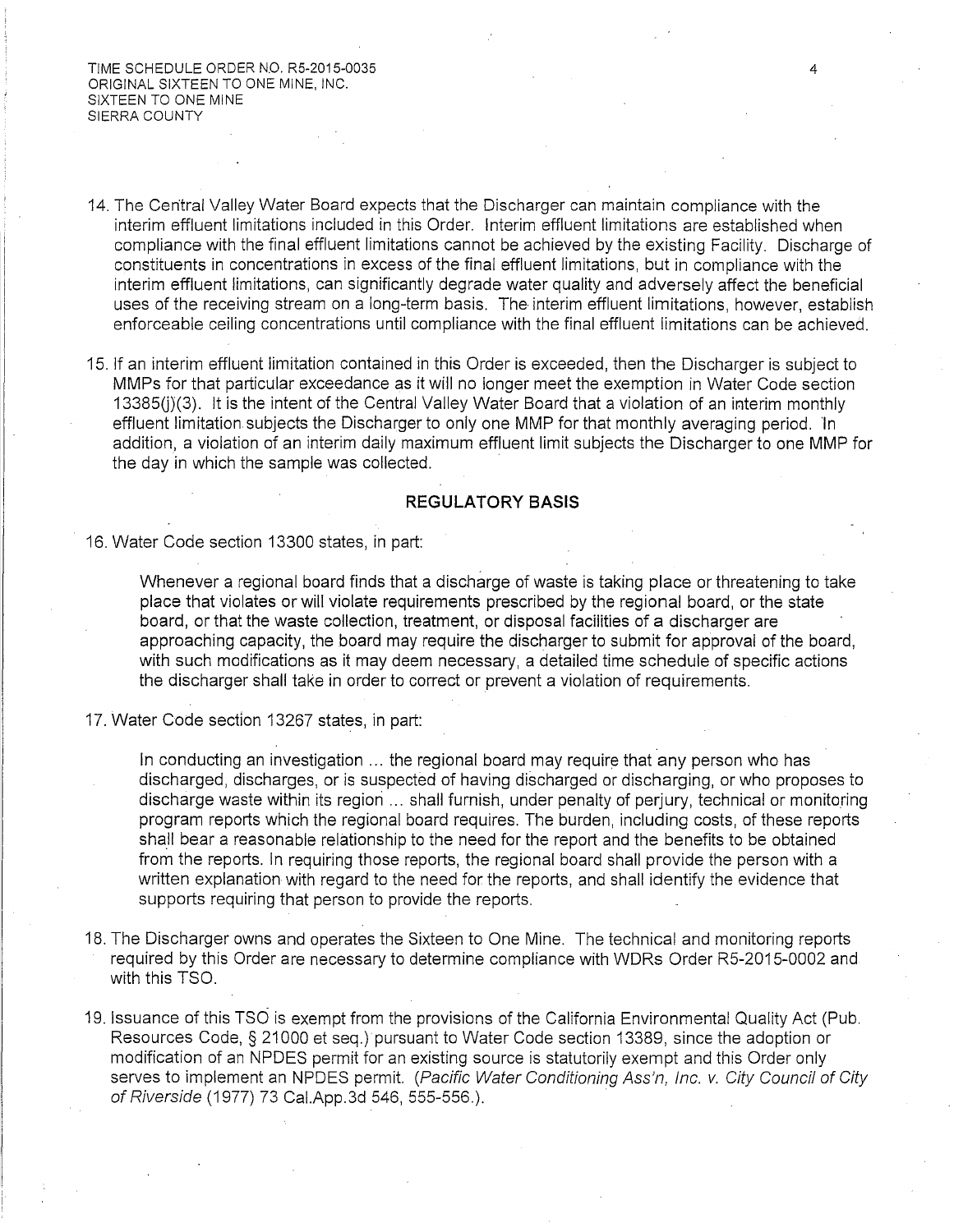TIME SCHEDULE ORDER NO. R5-2015-0035 ORIGINAL SIXTEEN TO ONE MINE, INC. SIXTEEN TO ONE MINE SIERRA COUNTY

20. On 17 April 2015, in Fresno, California, after due notice to the Discharger and all other affected persons, the Central Valley Water Board conducted a public hearing at which evidence was received to consider a Time Schedule Order under Water Code section 13300 to establish a time schedule to achieve compliance with waste discharge requirements.

**IT IS HEREBY ORDERED THAT,** Cease and Desist Order RS-2002-0044 is rescinded, except for enforcement purposes, and pursuant to Water Code section 13300 and 13267, in order to ensure compliance with the requirements of WDRs Order RS-2015-0002, the Discharger shall comply with the following:

1. Pursuant to Water Code Section 13267, the Discharger shall submit the following technical reports to ensure compliance with the final effluent limitations for arsenic, electrical conductivity, antimony, cadmium, copper, iron, lead, manganese, and nickel contained in WDR Order RS-2015-0002, as described in Finding 4 above:

| Task                                                                                                                                                                                                                     | <b>Compliance Date</b> |  |  |  |
|--------------------------------------------------------------------------------------------------------------------------------------------------------------------------------------------------------------------------|------------------------|--|--|--|
| Submit Progress Reports <sup>1</sup>                                                                                                                                                                                     | 31 January, annually   |  |  |  |
| Submit documentation that a treatment alternative has been selected                                                                                                                                                      | 31 March 2017          |  |  |  |
| Submit workplan for selected alternative for control and/or treatment project,<br>with time schedule, for Executive Officer approval                                                                                     | 31 May 2017            |  |  |  |
| Submit documentation that selected project has been completed                                                                                                                                                            | 31 November 2019       |  |  |  |
| Submit documentation of control and/or treatment process startup                                                                                                                                                         | 31 January 2020        |  |  |  |
| Submit documentation showing that the discharge fully complies with the<br>arsenic, electrical conductivity, antimony, cadmium, copper, iron, lead,<br>16 April 2020<br>manganese, and nickel final effluent limitations |                        |  |  |  |
| The progress reports shall detail the steps taken to comply with this Order, including documentation showing completion                                                                                                  |                        |  |  |  |

of tasks, construction progress, evaluation of the effectiveness of the implemented measures, and assessment of whether additional measures are necessary to meet the compliance dates.

2. The following interim effluent limitations shall be effective **immediately and until 16 April 2020** , or when the Discharger is able to come into compliance, whichever is sooner:

| Parameter                      | <b>Units</b> | <b>Interim AMEL</b> | <b>Interim MDEL</b> |
|--------------------------------|--------------|---------------------|---------------------|
| <b>Electrical Conductivity</b> | umhos/cm     | 1426                | 2867                |
| Arsenic, Total Recoverable     | $\mu$ g/L    | .700                | 1000                |
| Antimony, Total Recoverable    | $\mu$ g/L    | 35                  | 50                  |
| Cadmium, Total Recoverable     | µg/L         | 30                  | 50                  |
| Copper, Total Recoverable      | µg/L         | 10                  | .15                 |
| Iron, Total Recoverable        | µg/L         | 2100                | 2500                |
| Lead, Total Recoverable        | $\mu$ g/L    | 5.0                 | 15 <sup>1</sup>     |
| Manganese, Total Recoverable   | µg/L         | 150                 | 200                 |
| Nickel, Total Recoverable      | µg/L         | 150                 | 200                 |

3. Any person signing a document submitted under this Order shall make the following certification: